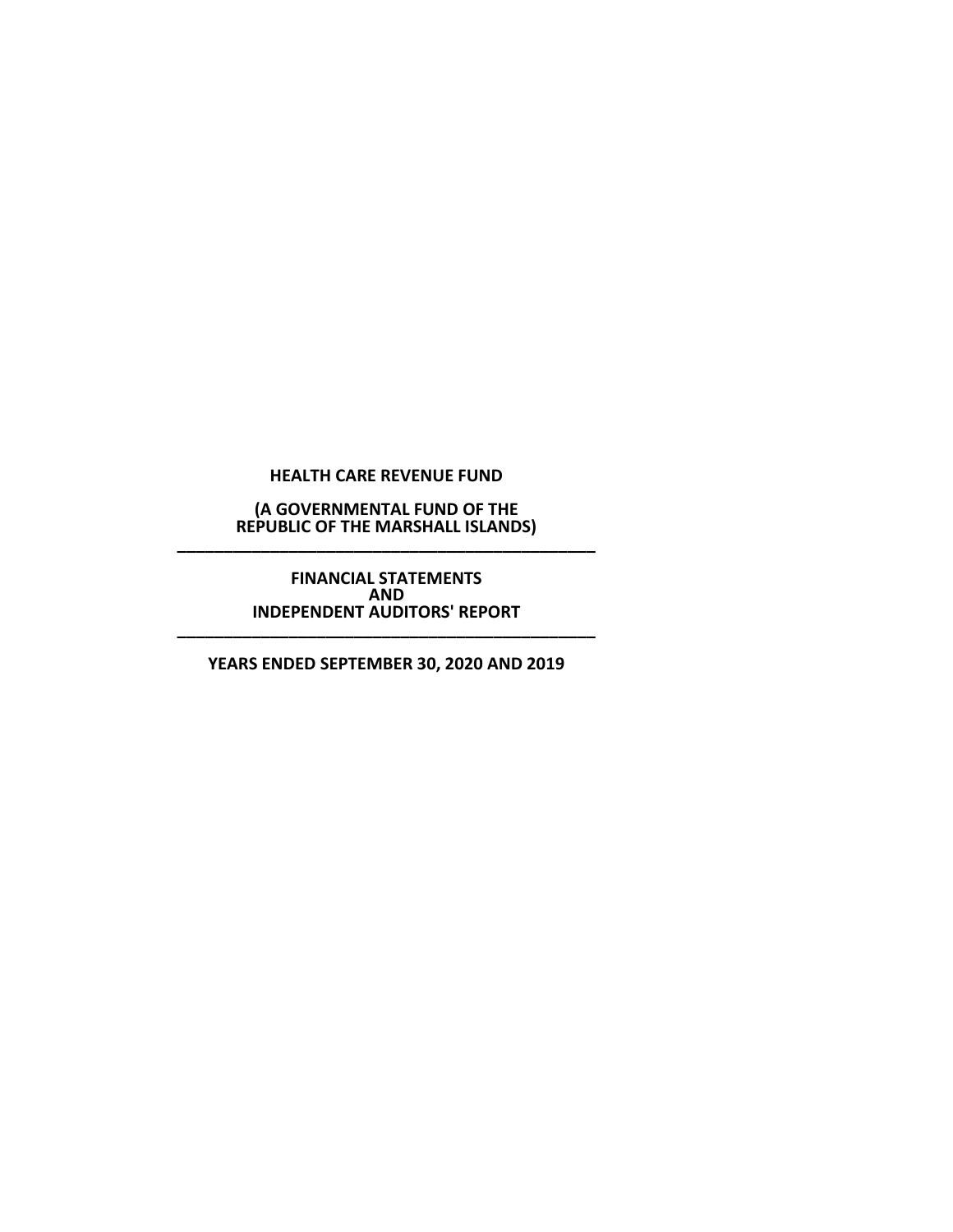# Years Ended September 30, 2020 and 2019 Table of Contents

|      |                                                                                                                                                                                                                                                                                                                      | Page No. |
|------|----------------------------------------------------------------------------------------------------------------------------------------------------------------------------------------------------------------------------------------------------------------------------------------------------------------------|----------|
| I.   | <b>INDEPENDENT AUDITORS' REPORT</b>                                                                                                                                                                                                                                                                                  | 1        |
| II.  | <b>FINANCIAL STATEMENTS:</b>                                                                                                                                                                                                                                                                                         |          |
|      | <b>Balance Sheets</b>                                                                                                                                                                                                                                                                                                | 3        |
|      | Statements of Revenues, Expenditures and Changes in Fund Balance                                                                                                                                                                                                                                                     | 4        |
|      | Notes to Financial Statements                                                                                                                                                                                                                                                                                        | 5        |
| III. | INDEPENDENT AUDITORS' REPORT ON COMPLIANCE WITH<br><b>LAWS AND REGULATIONS</b><br>Independent Auditors' Report on Internal Control Over Financial<br>Reporting and on Compliance and Other Matters Based on an<br>Audit of Financial Statements Performed in Accordance with<br><b>Government Auditing Standards</b> | 12       |
|      | Schedule of Findings and Responses                                                                                                                                                                                                                                                                                   | 14       |
|      | Unresolved Prior Year Findings                                                                                                                                                                                                                                                                                       | 18       |
|      |                                                                                                                                                                                                                                                                                                                      |          |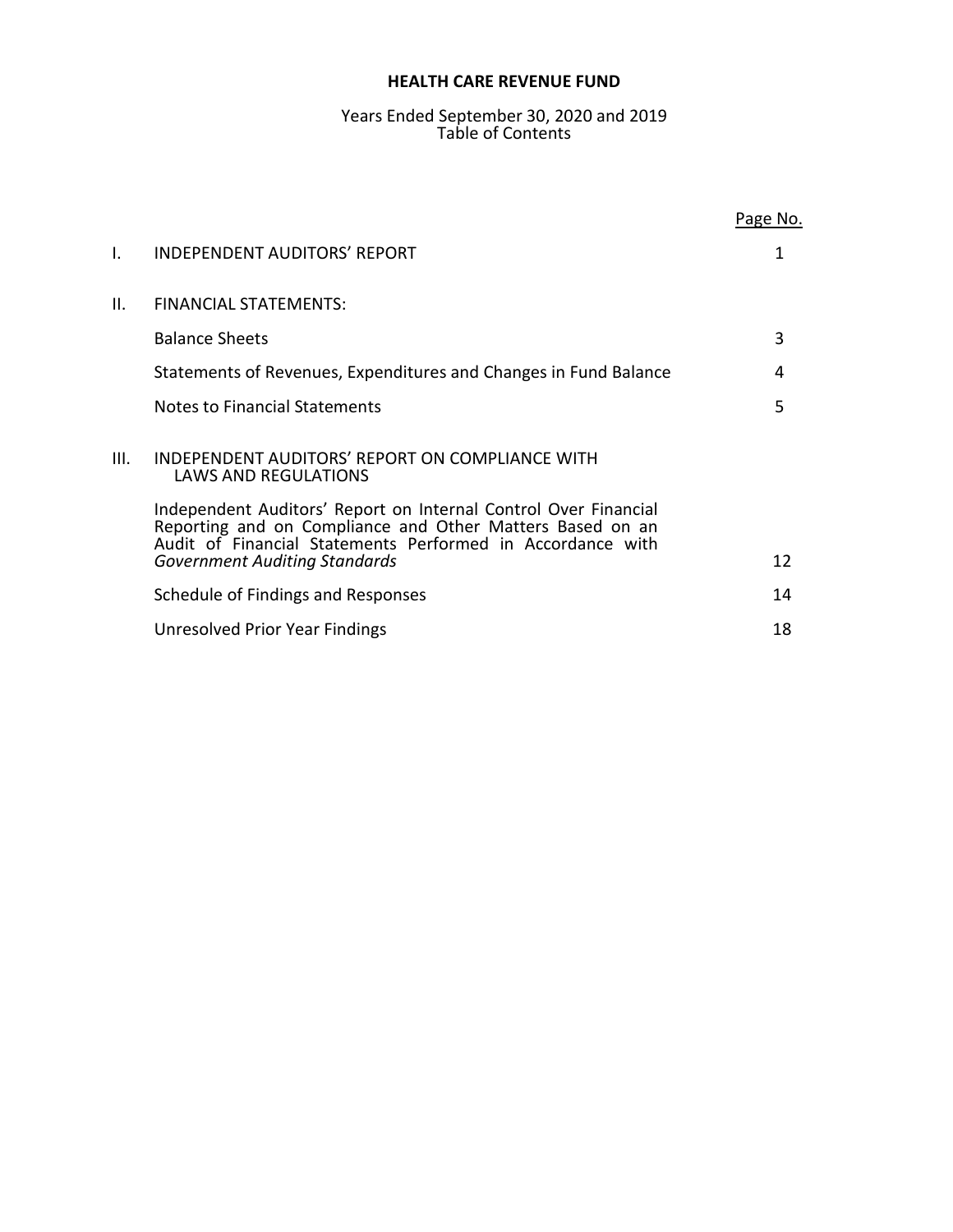Deloitte & Touche LLP 361 South Marine Corps Drive Tamuning, GU 96913 USA

Tel: +1 (671) 646-3884 Fax: +1 (671) 649-4265

www.deloitte.com

# **INDEPENDENT AUDITORS' REPORT**

Honorable Bruce Bilimon Minister of Health and Human Services Republic of the Marshall Islands:

# **Report on the Financial Statements**

We have audited the accompanying financial statements of the Health Care Revenue Fund, a governmental fund of the Republic of the Marshall Islands, which comprise the balance sheets as of September 30, 2020 and 2019, and the related statements of revenues, expenditures, and changes in fund balance for the years then ended, and the related notes to the financial statements.

# *Management's Responsibility for the Financial Statements*

Management is responsible for the preparation and fair presentation of these financial statements in accordance with accounting principles generally accepted in the United States of America; this includes the design, implementation, and maintenance of internal control relevant to the preparation and fair presentation of financial statements that are free from material misstatement, whether due to fraud or error.

#### *Auditors' Responsibility*

Our responsibility is to express an opinion on these financial statements based on our audits. We conducted our audits in accordance with auditing standards generally accepted in the United States of America and the standards applicable to financial audits contained in *Government Auditing Standards*, issued by the Comptroller General of the United States. Those standards require that we plan and perform the audit to obtain reasonable assurance about whether the financial statements are free from material misstatement.

An audit involves performing procedures to obtain audit evidence about the amounts and disclosures in the financial statements. The procedures selected depend on the auditor's judgment, including the assessment of the risks of material misstatement of the financial statements, whether due to fraud or error. In making those risk assessments, the auditor considers internal control relevant to the entity's preparation and fair presentation of the financial statements in order to design audit procedures that are appropriate in the circumstances, but not for the purpose of expressing an opinion on the effectiveness of the entity's internal control. Accordingly, we express no such opinion. An audit also includes evaluating the appropriateness of accounting policies used and the reasonableness of significant accounting estimates made by management, as well as evaluating the overall presentation of the financial statements.

We believe that the audit evidence we have obtained is sufficient and appropriate to provide a basis for our audit opinion.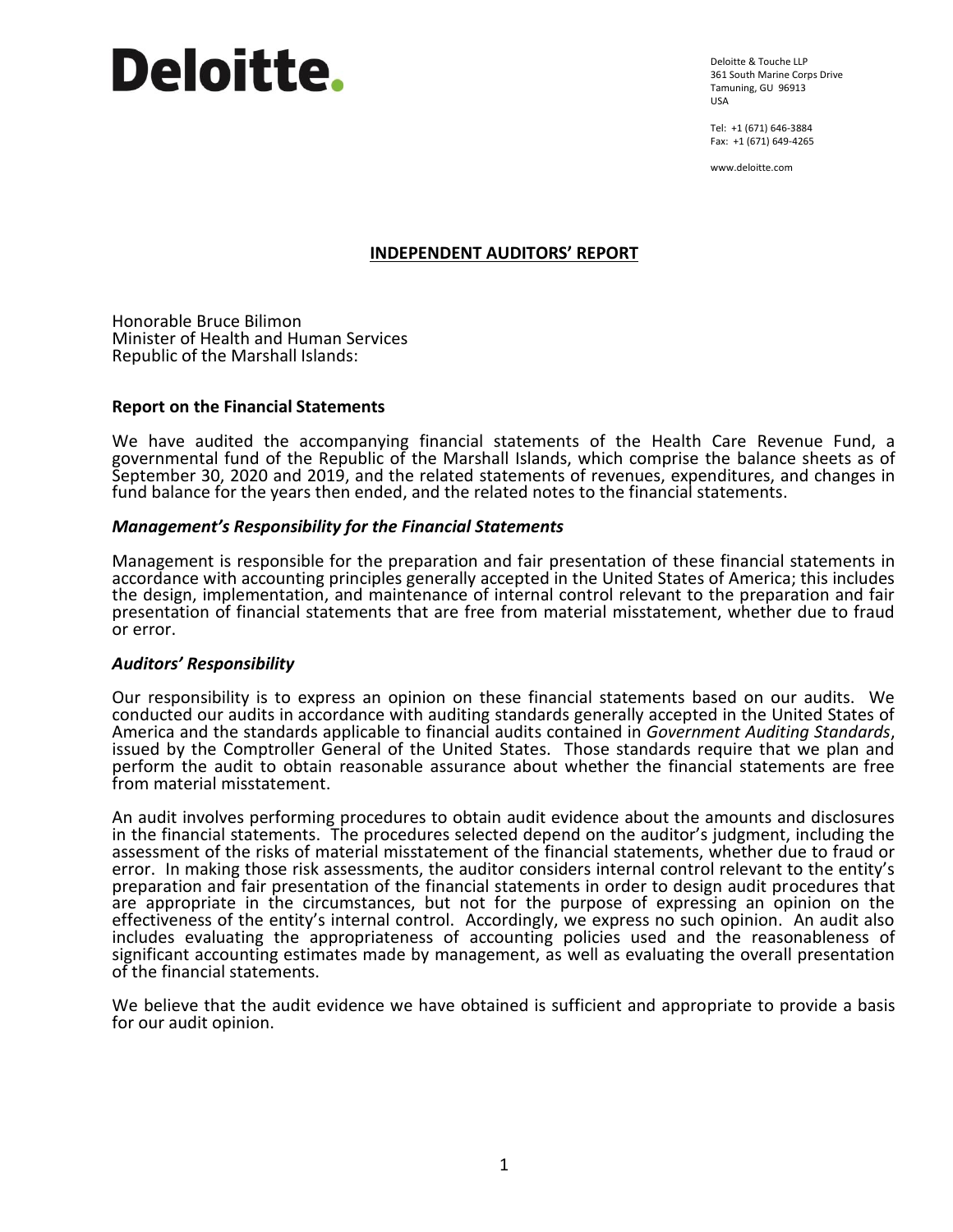# *Opinion*

In our opinion, the financial statements referred to above present fairly, in all material respects, the financial position of the Health Care Revenue Fund as of September 30, 2020 and 2019, and the results of its operations for the years then ended in accordance with accounting principles generally accepted in the United States of America.

# *Emphasis-of-Matters*

# *Reporting Entity*

As discussed in Note 1 to the financial statements, the financial statements referred to above present only the Health Care Revenue Fund and are not intended to present fairly the financial position and results of operations of the Republic of the Marshall Islands in conformity with accounting principles generally accepted in the United States of America.

#### *COVID-19*

As discussed in Note 6 to the financial statements, the Health Care Revenue Fund has determined that the COVID-19 pandemic may negatively impact its operations through increased levels of expenditures for medical supplies and equipment. The Health Care Revenue Fund is unable to reasonably estimate its ultimate financial impact.

Our opinion is not modified with respect to these matters.

# *Other Matters*

# *Required Supplementary Information:*

Management has omitted the Management's Discussion and Analysis that accounting principles generally accepted in the United States of America requires to be presented to supplement the basic financial statements. Such missing information, although not a part of the basic financial statements, is required by the Governmental Accounting Standards Board who considers it to be an essential part of financial reporting for placing the basic financial statements in an appropriate operational, economic, or historical context. Our opinion on the basic financial statements is not affected by this missing information.

#### **Other Reporting Required by** *Government Auditing Standards*

In accordance with *Government Auditing Standards*, we have also issued our report dated September 20, 2021, on our consideration of the Health Care Revenue Fund's internal control over financial reporting and on our tests of its compliance with certain provisions of laws, regulations, contracts, and grant agreements and other matters. The purpose of that report is solely to describe the scope of our testing of internal control over financial reporting and compliance and the results of that testing, and not to provide an opinion on the effectiveness of the Health Care Revenue Fund's internal control over financial reporting or on compliance. That report is an integral part of an audit performed in accordance with *Government Auditing Standards* in considering the Health Care Revenue Fund's internal control over financial reporting and compliance.

leloite Harlett

September 20, 2021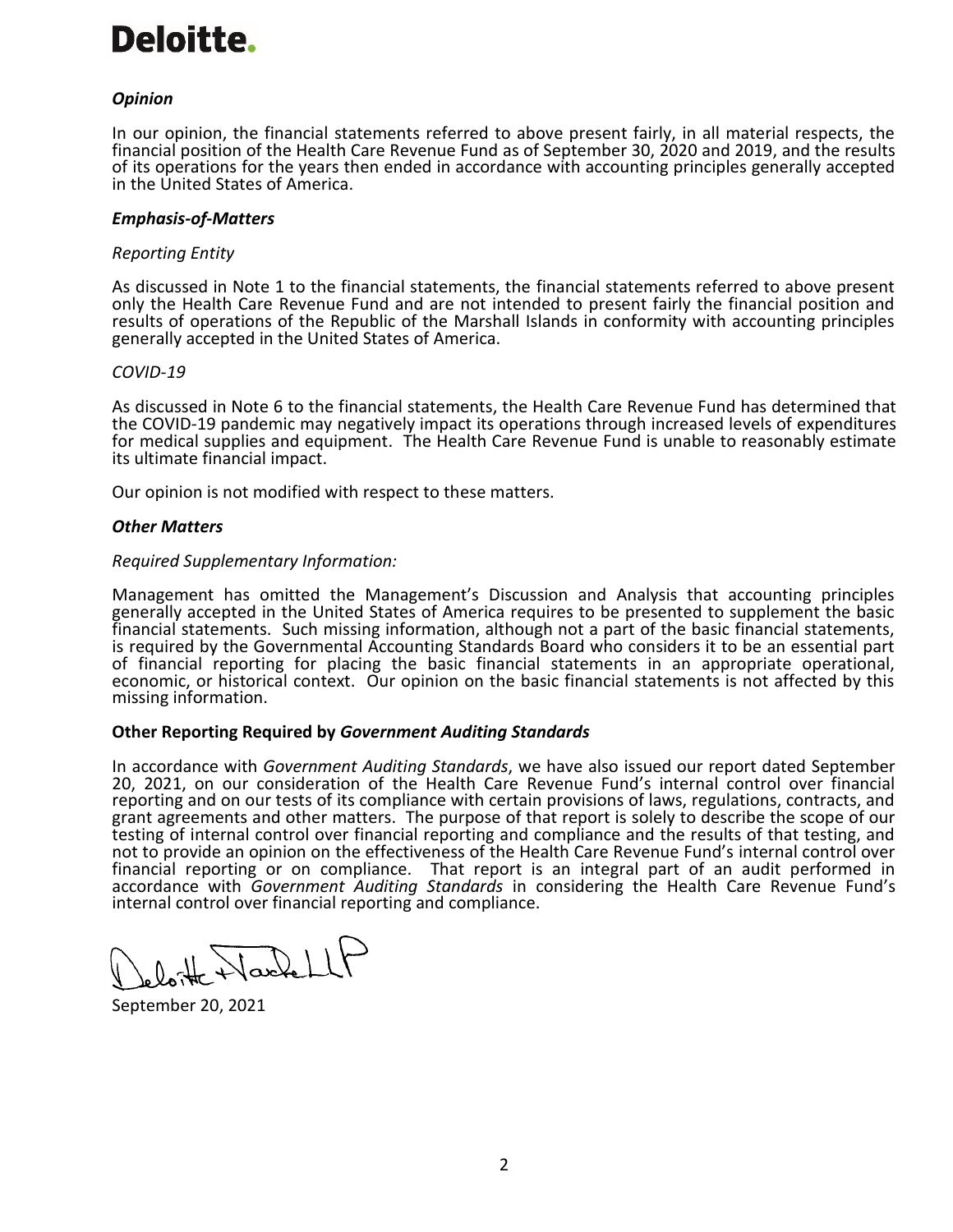# Balance Sheets September 30, 2020 and 2019

|                                                                                                                         | 2020                                      | 2019                                     |
|-------------------------------------------------------------------------------------------------------------------------|-------------------------------------------|------------------------------------------|
| <b>ASSETS</b>                                                                                                           |                                           |                                          |
| Cash                                                                                                                    | \$<br>651,540                             | 2,011,718<br>\$.                         |
| Receivables:<br>Patients<br><b>Affiliates</b><br>Employees<br>Other                                                     | 6,285,051<br>205,748<br>115,600<br>62,226 | 6,193,251<br>76,030<br>110,077<br>72,929 |
| Less allowance for doubtful accounts                                                                                    | 6,668,625<br>(6,492,591)                  | 6,452,287<br>(6, 392, 891)               |
| Prepayments                                                                                                             | 176,034<br>230,571                        | 59,396<br>119,168                        |
| <b>Total assets</b>                                                                                                     | \$<br>1,058,145                           | 2,190,282<br>\$                          |
| LIABILITIES AND FUND BALANCE                                                                                            |                                           |                                          |
| Liabilities:<br>Accounts payable<br>Other liabilities and accruals<br>Payable to affiliates<br><b>Total liabilities</b> | \$<br>435,942<br>71,150<br>81,214         | \$<br>586,539<br>25,015<br>160,296       |
|                                                                                                                         | 588,306                                   | 771,850                                  |
| Contingencies<br>Fund balance:<br>Committed for:                                                                        |                                           |                                          |
| <b>Health services</b>                                                                                                  | 469,839                                   | 1,418,432                                |
| <b>Total fund balance</b>                                                                                               | 469,839                                   | 1,418,432                                |
| Total liabilities and fund balance                                                                                      | \$<br>1,058,145                           | \$.<br>2,190,282                         |

See accompanying notes to financial statements.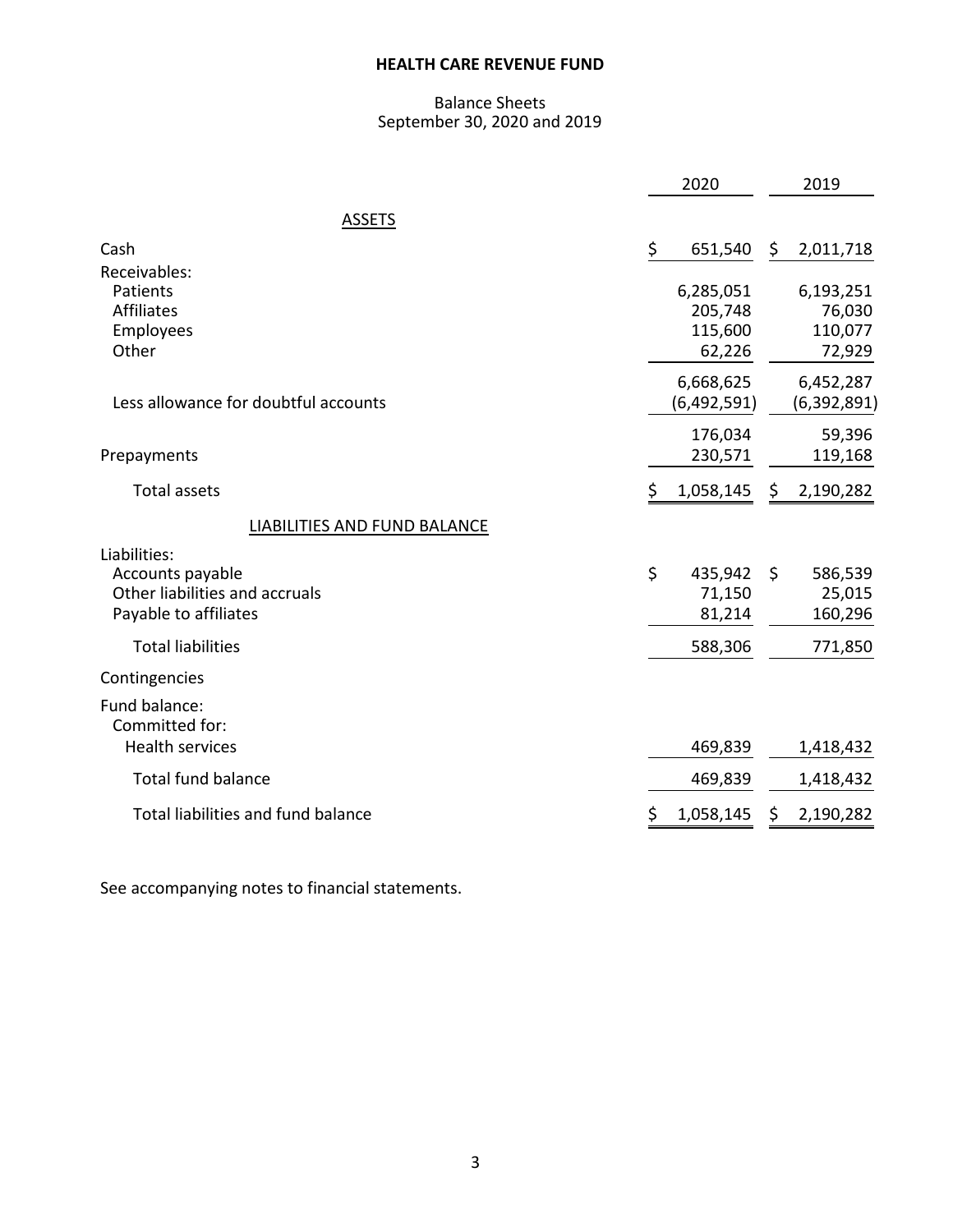# Statements of Revenues, Expenditures, and Changes in Fund Balance Years Ended September 30, 2020 and 2019

|                                                                                                                                                                                                                                            | 2020                                                                                                                  |    | 2019                                                                                                                |
|--------------------------------------------------------------------------------------------------------------------------------------------------------------------------------------------------------------------------------------------|-----------------------------------------------------------------------------------------------------------------------|----|---------------------------------------------------------------------------------------------------------------------|
| Revenues:<br>Grants<br>Hospital charges<br>Other                                                                                                                                                                                           | \$<br>529,927<br>418,627<br>40,980                                                                                    | \$ | 373,862<br>431,863<br>95,561                                                                                        |
| Total revenues                                                                                                                                                                                                                             | 989,534                                                                                                               |    | 901,286                                                                                                             |
| Expenditures:<br>Pharmaceutical<br>Medical and laboratory supplies<br>Hospital equipment<br>Laboratory fees<br>Freight and delivery<br>Professional and consulting fees                                                                    | 1,950,112<br>1,510,234<br>666,243<br>136,337<br>89,969<br>22,612                                                      |    | 971,878<br>1,221,728<br>127,964<br>137,291<br>29,716<br>9,866                                                       |
| Administrative:<br>Salaries and wages<br>Travel<br>Foodstuffs<br>Printing and reproduction<br>Communications<br><b>Supplies</b><br><b>Training</b><br>Rentals<br>Provision for bad debts<br>POL<br>Equipment<br>Other administrative costs | 217,988<br>118,958<br>33,604<br>33,422<br>31,018<br>29,498<br>21,853<br>15,602<br>13,460<br>10,373<br>1,890<br>77,979 |    | 176,567<br>91,146<br>28,056<br>16,359<br>14,965<br>33,546<br>7,564<br>20,870<br>84,271<br>9,141<br>10,352<br>31,634 |
| Total expenditures                                                                                                                                                                                                                         | 4,981,152                                                                                                             |    | 3,022,914                                                                                                           |
| Deficiency of revenues under expenditures                                                                                                                                                                                                  | (3,991,618)                                                                                                           |    | (2, 121, 628)                                                                                                       |
| Other financing sources (uses):<br>Transfer in from the Marshall Islands Health Fund<br>Transfer out to RepMar's General Fund                                                                                                              | 3,073,017<br>(29, 992)                                                                                                |    | 2,521,446<br>(140,339)                                                                                              |
| Total other financing sources (uses), net                                                                                                                                                                                                  | 3,043,025                                                                                                             |    | 2,381,107                                                                                                           |
| Net change in fund balance                                                                                                                                                                                                                 | (948, 593)                                                                                                            |    | 259,479                                                                                                             |
| Fund balance at beginning of year                                                                                                                                                                                                          | 1,418,432                                                                                                             |    | 1,158,953                                                                                                           |
| Fund balance at end of year                                                                                                                                                                                                                | \$<br>469,839                                                                                                         | Ş. | 1,418,432                                                                                                           |

See accompanying notes to financial statements.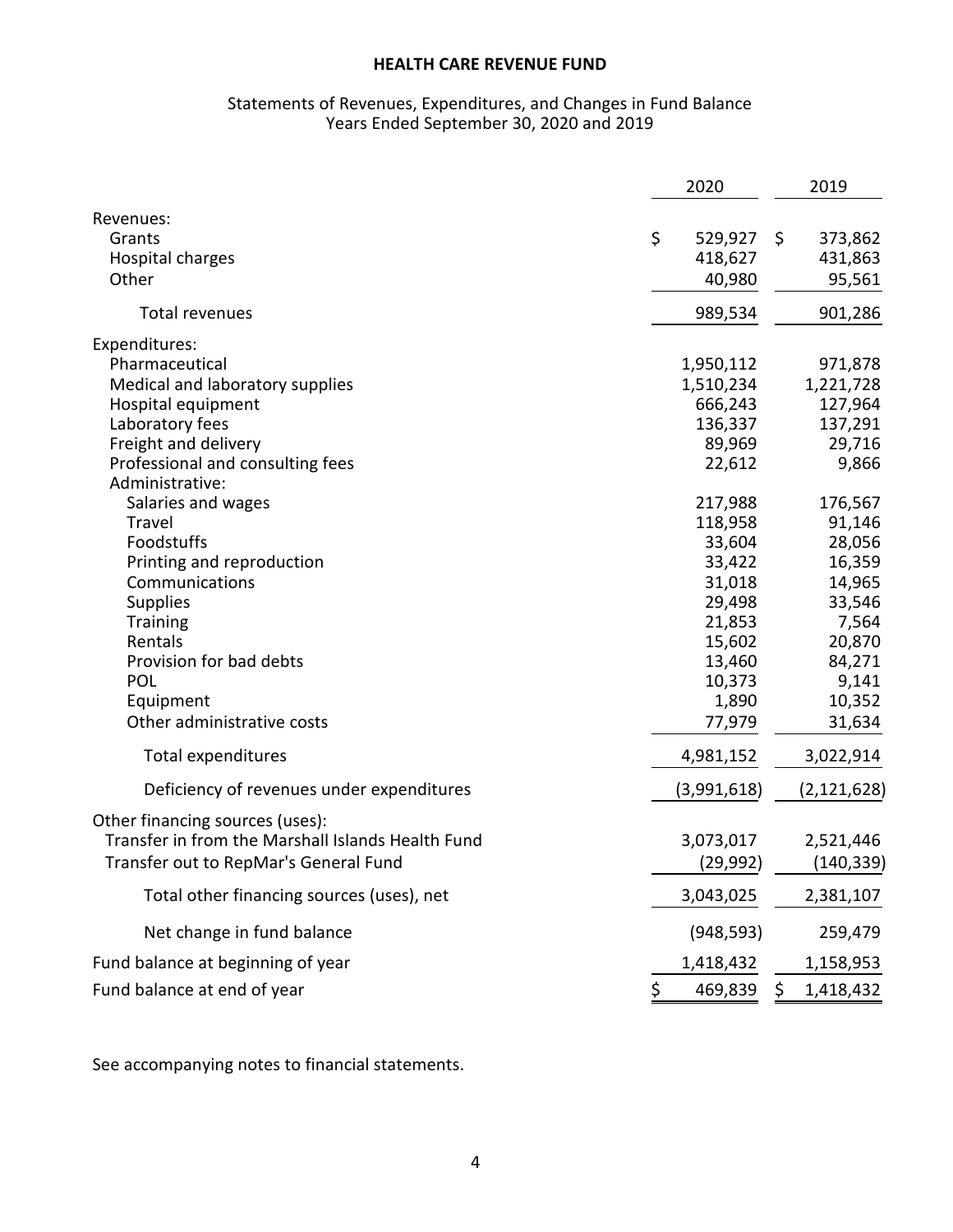Notes to Financial Statements September 30, 2020 and 2019

#### (1) Reporting Entity

The Health Care Revenue Fund (HCRF), a governmental fund of the Republic of the Marshall Islands (RepMar), was established pursuant to the Health Care Revenue Fund Act of 1989, as amended, to facilitate the purchase of drugs, medical and dental supplies, hospital equipment, and for the provision and administration of other health services. The Marshall Islands Health Fund (MIHF), a governmental fund of RepMar, was established pursuant to the Marshall Islands Health Fund Act of 2002, as amended, to provide, pay, or reimburse all or a determined portion of the cost of basic health care obtained at a local health care facility, as an approved off-island medical referral, or as emergency off-island medical care. The MIHF includes the operations of the Basic Health Benefits Plan. Administration, control and management of both the HCRF and the MIHF is the responsibility of the Secretary of RepMar's Ministry of Health and Human Services (MOHHS). The MIHF's enabling legislation requires that 55% of contributions collected by the Basic Health Benefits Plan be transferred, on a quarterly basis, to the HCRF. The 55% distribution is to be made after deducting the 10% costs associated with the administration of the MIHF. On February 26, 2018, the HCRF's enabling legislation was amended to authorize the Health Services Board to modify the 55% distribution, as necessary.

The accompanying financial statements relate solely to those accounting records maintained by the HCRF, and do not incorporate any accounts related to the MIHF, RepMar's Ministry of Health and Human Services, or any other departments or agencies of RepMar that may be accounted for by RepMar's Treasury. The HCRF is considered to be a blended component unit (special revenue fund) of RepMar.

# (2) Summary of Significant Accounting Policies

The accompanying financial statements have been prepared in accordance with accounting principles generally accepted in the United States of America (GAAP) as applied to governmental units. The Governmental Accounting Standards Board (GASB) is the recognized standard-setting body for establishing governmental accounting and financial reporting principles. The more significant of the HCRF's accounting policies are described below.

#### Measurement Focus and Basis of Accounting

The HCRF reports its financial position and the results of operations in one governmental fund. A fund is a separate accounting entity with a self-balancing set of accounts. They are concerned only with the measurement of financial position and are not involved with measurement of results of operations. Fund accounting is designed to demonstrate legal compliance and to aid financial management by segregating transactions related to certain government functions or activities. Governmental funds are used to account for all or most of a government's general activities, including the collection and disbursement of earmarked monies (special revenue funds).

#### Basis of Presentation

The accounting and financial reporting treatment applied to a fund is determined by its measurement focus. All governmental funds are accounted for using a current financial resources measurement focus. With this measurement focus, only current assets and current liabilities generally are included in the balance sheet. Operating statements of these funds present increases (i.e., revenues and other financing sources) and decreases (i.e., expenditures and other financing uses) in fund balance.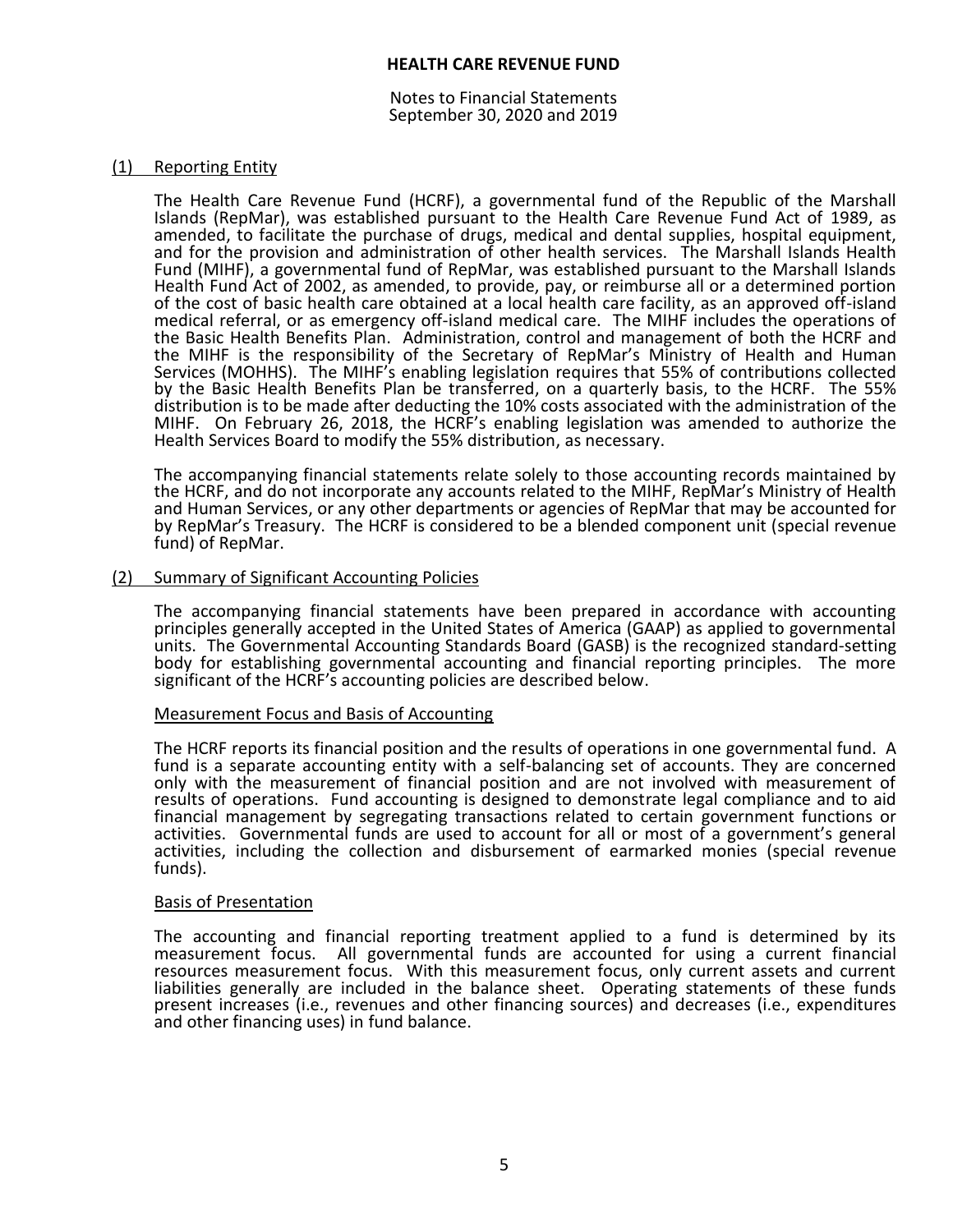Notes to Financial Statements September 30, 2020 and 2019

# (2) Summary of Significant Accounting Policies, Continued

# Basis of Presentation, Continued

The modified accrual basis of accounting is used by all governmental fund types. Under the modified accrual basis of accounting, revenues are recognized when susceptible to accrual (i.e., when they become both measurable and available). "Measurable" means the amount of the transaction can be determined and "available" means collectible within the current period or soon enough thereafter to be used to pay liabilities of the current period. For this purpose, the HCRF considers revenues other than grants and assistance awards to be available if they are collected within 90 days of the end of the current fiscal period. Grants and assistance awards made on the basis of entitlement periods are recorded as revenue when available and entitlement occurs which is generally within 12 months of the end of the current fiscal year. Expenditures are recorded when the related fund liability is incurred. Significant revenues susceptible to accrual include revenue received from hospital charges and other health care charges collected by the Ministry of Health and Human Services as well as grants, gifts and donations.

# Budget

An annual appropriated budget has not been formally adopted on a legal basis or a basis consistent with GAAP. Accordingly, a budget to actual presentation is not required or presented.

# Cash

The deposit and investment policies of the HCRF are governed by 3 MIRC 7, *Investments of Public Funds*, and 11 MIRC 1, *Financial Management*. Custodial credit risk is the risk that in the event of a bank failure, the HCRF's deposits may not be returned to it. Such deposits are not covered by depository insurance and are either uncollateralized or collateralized with securities held by the pledging financial institution or held by the pledging financial institution but not in the depositorgovernment's name. The HCRF does not have a deposit policy for custodial credit risk.

For the purposes of the balance sheets, cash is defined as cash in checking and savings accounts. As of September 30, 2020 and 2019, the carrying amounts of the HCRF's total cash were \$651,540 and \$2,011,718, respectively, and the corresponding bank balances were \$684,842 and \$2,030,802, respectively. Of the bank balances, \$276,337 and \$1,665,231, respectively, are maintained in a financial institution subject to Federal Deposit Insurance Corporation (FDIC) insurance with the remaining amounts of \$408,505 and \$365,571, respectively, being maintained in a financial institution not subject to depository insurance. As of September 30, 2020 and 2019, bank deposits in the amount of \$250,000 were FDIC insured. The HCRF does not require collateralization of its cash deposits; therefore, deposit levels in excess of FDIC insurance coverage are uncollateralized. Accordingly, these deposits are exposed to custodial credit risk.

#### Receivables

Receivables include amounts due from hospital patients, affiliates, employees, and other sources. These receivables are uncollateralized and non-interest bearing.

The allowance for doubtful accounts is stated at an amount which management believes will be adequate to absorb possible losses on accounts receivable that may become uncollectible based on evaluations of the collectability of these accounts and prior collection experience. Bad debts are written-off against the reserve on the specific identification method.

#### Prepayments

Certain payments made to vendors or persons for goods and services reflect costs applicable to future accounting periods and are recorded as prepaid items in the financial statements.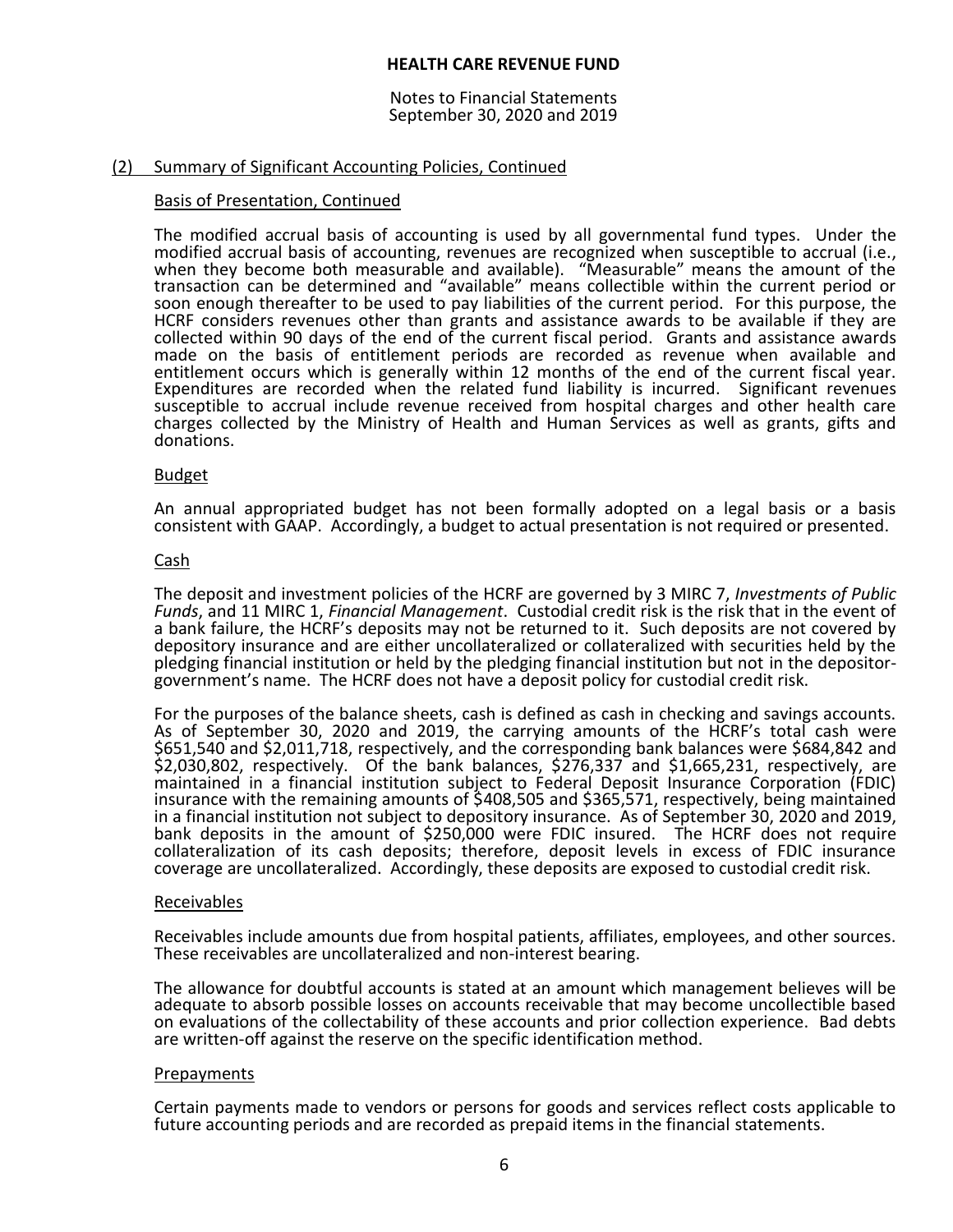Notes to Financial Statements September 30, 2020 and 2019

# (2) Summary of Significant Accounting Policies, Continued

#### Compensated Absences

The HCRF recognizes expenditures for annual leave and sick leave when leave is actually taken. Accordingly, unused annual leave and sick leave are not included as an obligation within the balance sheet unless such leave is expected to be liquidated with expendable available financial resources, at which time expenditures and related fund liabilities would be recognized.

#### Fund Balance

Fund balance classification is based on the extent to which the HCRF is bound to honor constraints on the specific purposes for which amounts in those funds can be spent and is reported as committed fund balance. Committed fund balance includes amounts that are constrained for specific purposes that are internally imposed by the government through formal action of the highest level of decision-making authority and does not lapse at year-end.

Restricted/committed amounts are spent first when both restricted and unrestricted fund balance is available unless there are legal documents/contracts that prohibit doing this. In addition, committed, then assigned, and lastly unassigned amounts of unrestricted fund balance are expended in that order. Any unused portion of the rest of the grants received have been included in the restricted portion/committed for fund balance.

A formal minimum fund balance policy has not been adopted.

#### Taxes

RepMar imposes a gross receipts tax of 3% on revenues. The HCRF is specifically exempt from this tax. Furthermore, the HCRF and related transactions are not subject to any tax, rate, charge or impost under any other law.

#### Estimates

The preparation of financial statements in accordance with GAAP requires management to make estimates and assumptions that affect the reported amounts of assets and liabilities and disclosure of contingent assets and liabilities at the date of the financial statements and the reported amounts of revenues and expenditures during the reporting period. Actual results could differ from those estimates.

#### New Accounting Standards

During the year ended September 30, 2020, GASB issued Statement No. 95, *Postponement of the Effective Dates of Certain Authoritative Guidance*, which postpones the effective dates of GASB Statement No. 84, 89, 90, 91, 92 and 93 by one year and GASB Statement No. 87 by 18 months; however, earlier application of the provisions addressed in GASB Statement No. 95 is encouraged and is permitted to the extent specified in each pronouncement as originally issued. In accordance with GASB Statement No. 95, management has elected to postpone implementation of these statements.

In January 2017, GASB issued Statement No. 84*, Fiduciary Activities*. This Statement is to improve guidance regarding the identification of fiduciary activities for accounting and financial reporting purposes and how those activities should be reported. The requirements of this Statement will enhance consistency and comparability by (1) establishing specific criteria for identifying activities that should be reported as fiduciary activities and (2) clarifying whether and how business-type activities should report their fiduciary activities. Management does not believe that this statement, upon implementation, will have a material effect on the financial statements. In accordance with GASB Statement No. 95, GASB Statement No. 84 will be effective for fiscal year ending September 30, 2021.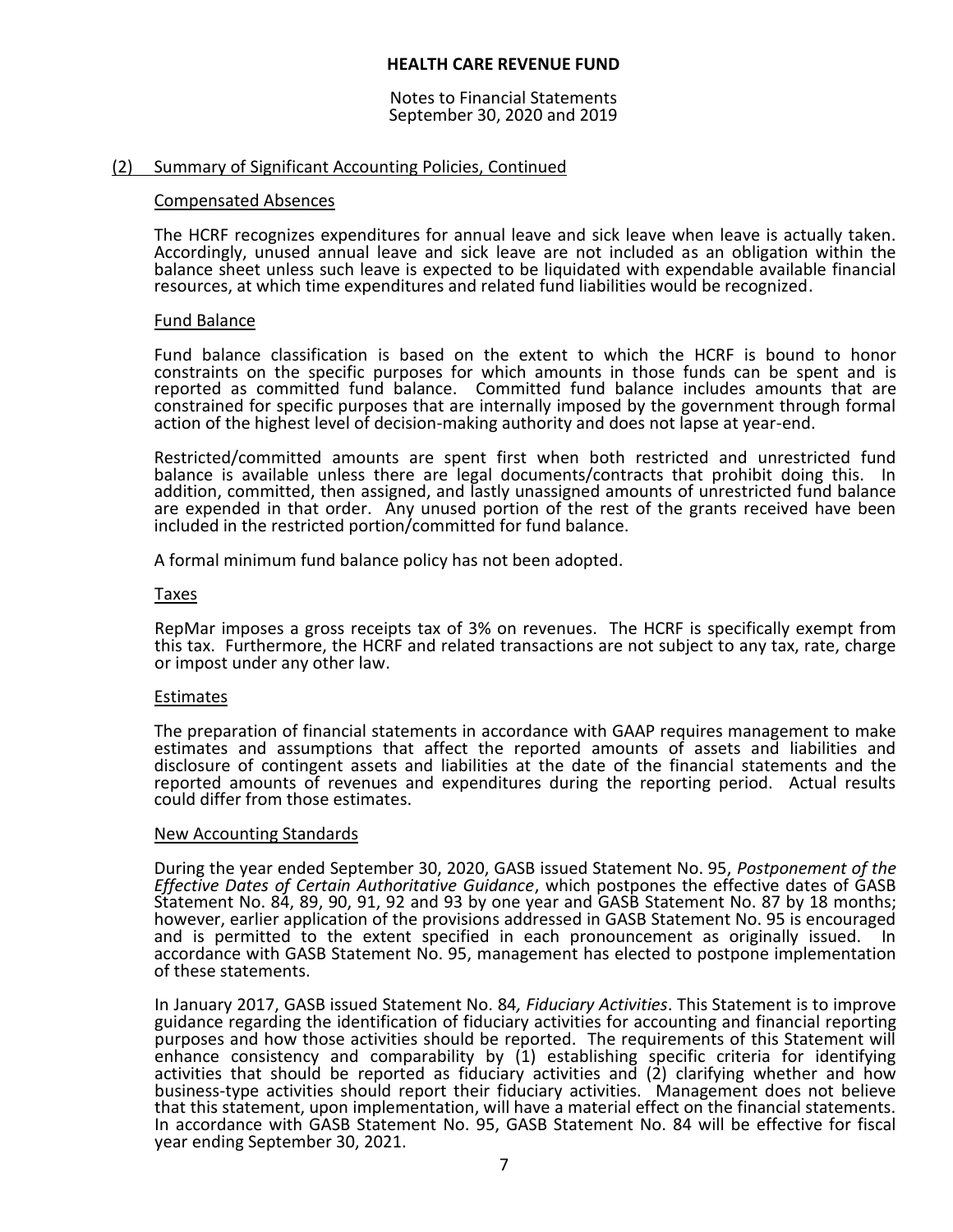Notes to Financial Statements September 30, 2020 and 2019

# (2) Summary of Significant Accounting Policies, Continued

# New Accounting Standards, Continued

In June 2017, GASB issued Statement No. 87, *Leases*. The objective of this Statement is to better meet the information needs of financial statement users by improving accounting and financial reporting for leases by governments. This Statement increases the usefulness of governments' financial statements by requiring recognition of certain lease assets and liabilities for leases that previously were classified as operating leases and as inflows of resources or outflows of resources recognized based on the payment provisions of the contract. Management believes that this statement, upon implementation, will have a material effect on the financial statements. In accordance with GASB Statement No. 95, GASB Statement No. 87 will be effective for fiscal year ending September 30, 2022.

In June 2018, GASB issued Statement No. 89, *Accounting for Interest Cost Incurred Before the End of a Construction Period*. The objectives of this Statement are (1) to enhance the relevance and comparability of information about capital assets and the cost of borrowing for a reporting period and (2) to simplify accounting for interest cost incurred before the end of a construction period. Management does not believe that this statement, upon implementation, will have a material effect on the financial statements. In accordance with GASB Statement No. 95, GASB Statement No. 89 will be effective for fiscal year ending September 30, 2022.

In March 2018, GASB issued Statement No. 90, *Majority Equity Interests - An Amendment of GASB Statements No. 14 and 61*. The primary objectives of this Statement are to improve the consistency and comparability of reporting a government's majority equity interest in a legally separate organization and to improve the relevance of financial statement information for certain component units. It defines a majority equity interest and specifies that a majority equity interest in a legally separate organization should be reported as an investment if a government's holding of the equity interest meets the definition of an investment. A majority equity interest that meets the definition of an investment should be measured using the equity method, unless it is held by a special-purpose government engaged only in fiduciary activities, a fiduciary fund, or an endowment (including permanent and term endowments) or permanent fund. Those governments and funds should measure the majority equity interest at fair value. Management does not believe that this statement, upon implementation, will have a material effect on the financial statements. In accordance with GASB Statement No. 95, GASB Statement No. 90 will be effective for fiscal year ending September 30, 2021.

In May 2019, GASB issued Statement No. 91, *Conduit Debt Obligations*. The primary objectives of this Statement are to provide a single method of reporting conduit debt obligations by issuers and eliminate diversity in practice associated with (1) commitments extended by issuers, (2) arrangements associated with conduit debt obligations, and (3) related note disclosures. This Statement achieves those objectives by clarifying the existing definition of a conduit debt obligation; establishing that a conduit debt obligation is not a liability of the issuer; establishing standards for accounting and financial reporting of additional commitments and voluntary commitments extended by issuers and arrangements associated with conduit debt obligations; and improving required note disclosures. Management does not believe that this statement, upon implementation, will have a material effect on the financial statements. In accordance with GASB Statement No. 95, GASB Statement No. 91 will be effective for fiscal year ending September 30, 2023.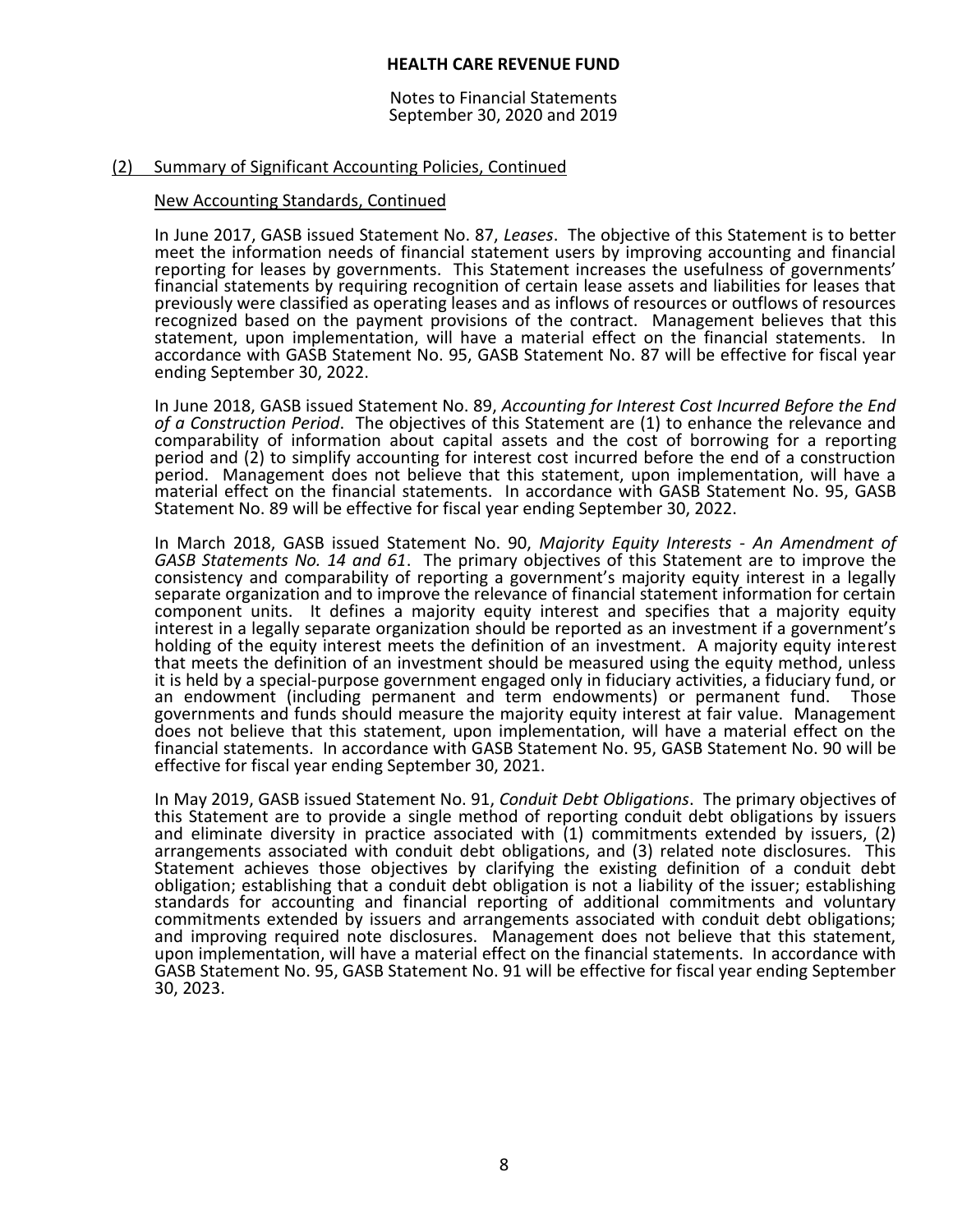Notes to Financial Statements September 30, 2020 and 2019

# (2) Summary of Significant Accounting Policies, Continued

#### New Accounting Standards, Continued

In January 2020, GASB issued statement No. 92, *Omnibus 2020*. The objectives of this Statement are to enhance comparability in accounting and financial reporting and to improve the consistency of authoritative literature by addressing practice issues that have been identified during implementation and application of certain GASB Statements. This Statement addresses a variety of topics and includes specific provisions about the effective date of Statement No. 87, Leases, and Implementation Guide No. 2019-3, Leases, for interim financial reports, the terminology used to refer to derivative instruments and the applicability of certain requirements of Statement No. 84, Fiduciary Activities, to postemployment benefits. The requirements related to the effective date of GASB Statement No. 87 and Implementation Guide 2019-3, reissuance recoveries and terminology used to refer to derivative instruments are effective upon issuance. In accordance with GASB Statement No. 95, the remaining requirements of GASB Statement No. 92 is effective for the fiscal year ending September 30, 2022.

In March 2020, GASB issued Statement No. 93, *Replacement of Interbank Offered Rates*. The primary objective of this statement is to address those and other accounting and financial reporting implications of the replacement of an IBOR. Management does not believe that this statement, upon implementation, will have a material effect on the financial statements. Except for paragraphs 11b, 13, and 14, GASB Statement No. 93 will be effective for fiscal year ending September 30, 2021. The requirement in paragraphs 11b, 13, and 14 are effective for fiscal year September 30, 2022.

In March 2020, GASB issued Statement No. 94, *Public-Private and Public-Public Partnerships and Availability Payment Arrangements*. The primary objective of this statement is to improve financial reporting by addressing issues related to public-private and public-public partnership arrangements. This statement also provides guidance for accounting and financial reporting for availability payment arrangements. Management does not believe that this statement, upon implementation, will have a material effect on the financial statements. GASB Statement No. 94 will be effective for fiscal year ending September 30, 2023.

In May 2020, GASB issued Statement No. 96, *Subscription-Based Information Technology Arrangements*. This Statement provides guidance on the accounting and financial reporting for subscription-based information technology arrangements (SBITAs) for government end users (governments). This Statement (1) defines a SBITA; (2) establishes that a SBITA results in a right- $\overline{t}$  to-use subscription asset - an intangible asset - and a corresponding subscription liability; (3) provides the capitalization criteria for outlays other than subscription payments, including implementation costs of a SBITA; and (4) requires note disclosures regarding a SBITA. Management does not believe that this statement, upon implementation, will have a material effect on the financial statements. GASB Statement No. 96 will be effective for fiscal year ending September 30, 2023.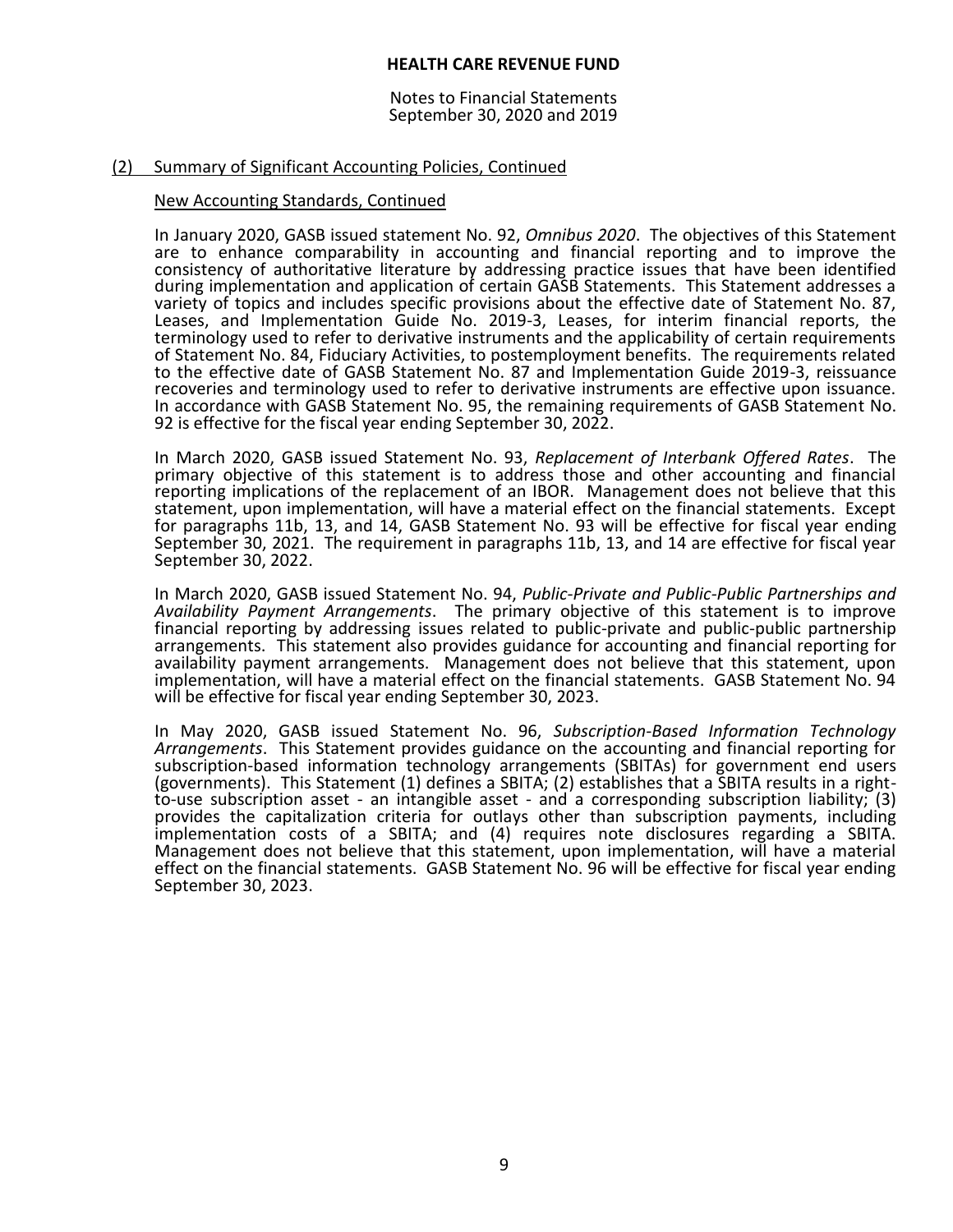Notes to Financial Statements September 30, 2020 and 2019

# (2) Summary of Significant Accounting Policies, Continued

# New Accounting Standards, Continued

In June 2020, GASB issued Statement No. 97, *Certain Component Unit Criteria, and Accounting and Financial Reporting for Internal Revenue Code Section 457 Deferred Compensation Plans - an amendment of GASB Statements No. 14 and No. 84, and a supersession of GASB Statement No. 32*. The primary objectives of this Statement are to (1) increase consistency and comparability related to the reporting of fiduciary component units in circumstances in which a potential component unit does not have a governing board and the primary government performs the duties that a governing board typically would perform; (2) mitigate costs associated with the reporting of certain defined contribution pension plans, defined contribution other postemployment benefit (OPEB) plans, and employee benefit plans other than pension plans or OPEB plans (other employee benefit plans) as fiduciary component units in fiduciary fund financial statements; and (3) enhance the relevance, consistency, and comparability of the accounting and financial reporting for Internal Revenue Code (IRC) Section 457 deferred compensation plans (Section 457 plans) that meet the definition of a pension plan and for benefits provided through those plans. GASB Statement No. 97 will be effective for fiscal year ending September 30, 2022.

#### (3) Risk Management

The HCRF is exposed to various risks of loss related to torts; theft of, damage to, and destruction of assets; errors and omissions; injuries to employees; and natural disasters. The HCRF has elected to purchase commercial insurance from independent third parties for the risks of loss to which it is exposed. Settled claims resulting from these risks have not exceeded commercial insurance coverage in any of the past three fiscal years.

#### (4) Related Party Transactions

The HCRF is a governmental fund of RepMar and is therefore affiliated with all RepMar-owned and affiliated entities, including the MIHF.

Receivables from and payables to affiliates as of September 30, 2020 and 2019, are as follows:

|                                             |                     | 2020                         |                    | 2019                       |  |
|---------------------------------------------|---------------------|------------------------------|--------------------|----------------------------|--|
| RepMar:                                     | Receivables         | Payables                     | Receivables        | Payables                   |  |
| Health Fund<br><b>General Fund</b><br>Other | \$157,435<br>48,313 | \$35,413<br>34,928<br>10,873 | \$13,030<br>63,000 | 3,619<br>145,738<br>10,939 |  |
|                                             | \$205,748           | \$ <u>81,214</u>             | \$ 76,030          | \$160,296                  |  |

Contributions from the MIHF during the years ended September 30, 2020 and 2019 amounted to \$3,073,017 and \$2,521,446, respectively, representing a percentage share of collections of the Basic Health Benefits Plan transferred to fund HCRF operations.

During the years ended September 30, 2020 and 2019, the HCRF transferred \$29,992 and \$140,339, respectively, to the General Fund for the purpose of funding the operations of the Office of the Auditor General.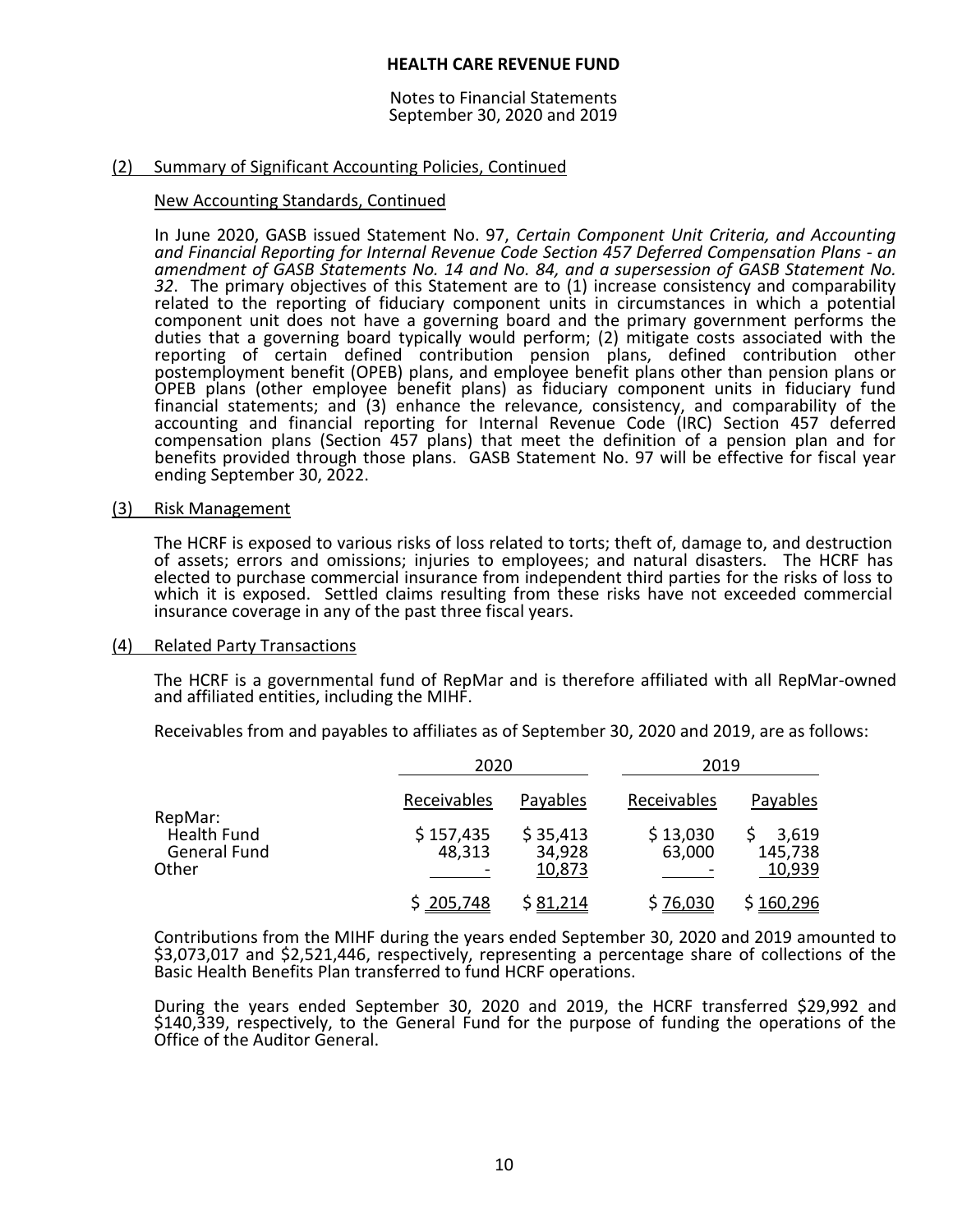Notes to Financial Statements September 30, 2020 and 2019

# (5) Contingencies

The HCRF receives substantially all of its funding from the MIHF through collections of the MIHF's Basic Health Benefits Plan. A significant reduction in the level of this funding, if this were to occur, may have an effect on the HCRF's programs and activities.

# (6) COVID-19 Pandemic

On March 11, 2020, the World Health Organization declared the novel strain of coronavirus (COVID-19) a global pandemic and recommended containment and mitigation measures worldwide. On October 28, 2020, one confirmed case was identified in the Marshall Islands that was subsequently isolated and contained. On November 17, 2020, an additional three cases were identified and which were isolated and contained. As of September 20, 2021, no community transmission has been identified. The HCRF has determined that should community transmission occur, it may negatively impact the HCRF's operations and financial position through increased levels of expenditures for medical supplies and equipment. As a result, the HCRF may become dependent upon the financial support of RepMar; however, the effect of the pandemic on RepMar is also uncertain and future available funding to RepMar component units may be limited. Therefore, while the HCRF expects this matter to potentially have a negative impact on its business, results of operations, and financial position, the related financial impact cannot be reasonably estimated at this time.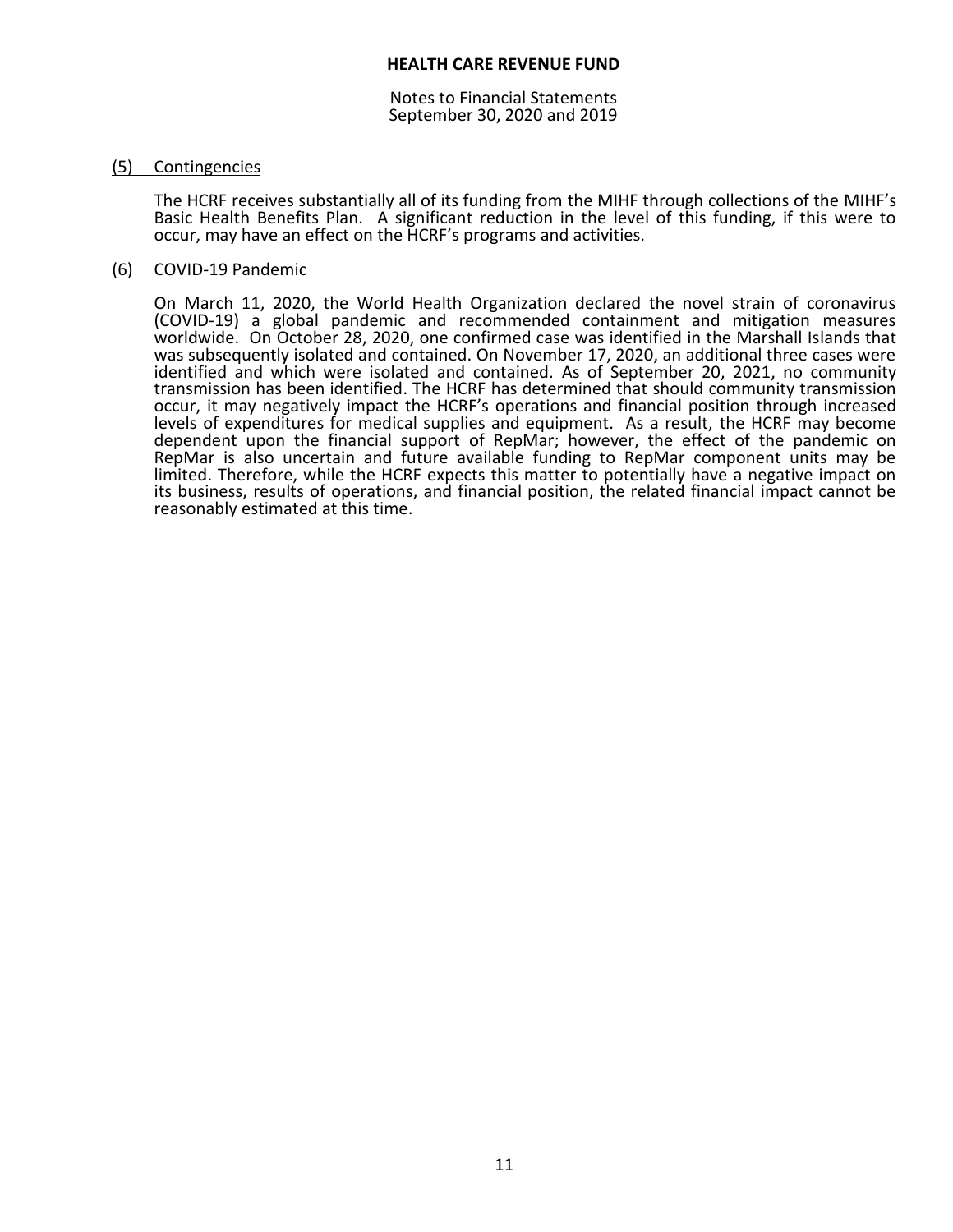Deloitte & Touche LLP 361 South Marine Corps Drive Tamuning, GU 96913 USA

Tel: +1 (671) 646-3884 Fax: +1 (671) 649-4265

www.deloitte.com

#### **INDEPENDENT AUDITORS' REPORT ON INTERNAL CONTROL OVER FINANCIAL REPORTING AND ON COMPLIANCE AND OTHER MATTERS BASED ON AN AUDIT OF FINANCIAL STATEMENTS PERFORMED IN ACCORDANCE WITH** *GOVERNMENT AUDITING STANDARDS*

Honorable Bruce Bilimon Minister of Health and Human Services Republic of the Marshall Islands:

We have audited, in accordance with auditing standards generally accepted in the United States of America and the standards applicable to financial audits contained in *Government Auditing Standards* issued by the Comptroller General of the United States, the financial statements of the Health Care Revenue Fund (HCRF), which comprise the balance sheet as of September 30, 2020, and the related statement of revenues, expenditures and changes in fund balance for the year then ended, and the related notes to the financial statements, and have issued our report thereon dated September 20, 2021.

# **Internal Control Over Financial Reporting**

In planning and performing our audit of the financial statements, we considered the HCRF's internal control over financial reporting (internal control) as the basis for designing audit procedures that are appropriate in the circumstances for the purpose of expressing our opinion on the financial statements, but not for the purpose of expressing an opinion on the effectiveness of the HCRF's internal control. Accordingly, we do not express an opinion on the effectiveness of the HCRF's internal control.

A *deficiency in internal control* exists when the design or operation of a control does not allow management or employees, in the normal course of performing their assigned functions, to prevent, or detect and correct, misstatements on a timely basis. A *material weakness* is a deficiency, or a combination of deficiencies, in internal control, such that there is a reasonable possibility that a material misstatement of the entity's financial statements will not be prevented, or detected and corrected on a timely basis.

Our consideration of internal control was for the limited purpose described in the first paragraph of this section and was not designed to identify all deficiencies in internal control that might be material weaknesses or significant deficiencies and therefore, material weaknesses or significant deficiencies may exist that have not been identified. We did identify certain deficiencies in internal control, described in the accompanying Schedule of Findings and Responses as item 2020-002 that we consider to be material weaknesses.

#### **Compliance and Other Matters**

As part of obtaining reasonable assurance about whether the HCRF's financial statements are free from material misstatement, we performed tests of its compliance with certain provisions of laws, regulations, contracts, and grant agreements, noncompliance with which could have a direct and material effect on the financial statements. However, providing an opinion on compliance with those provisions was not an objective of our audit, and accordingly, we do not express such an opinion. The results of our tests disclosed instances of noncompliance or other matters that are required to be reported under *Government Auditing Standards* and which are described in the accompanying Schedule of Findings and Responses as item 2020-001.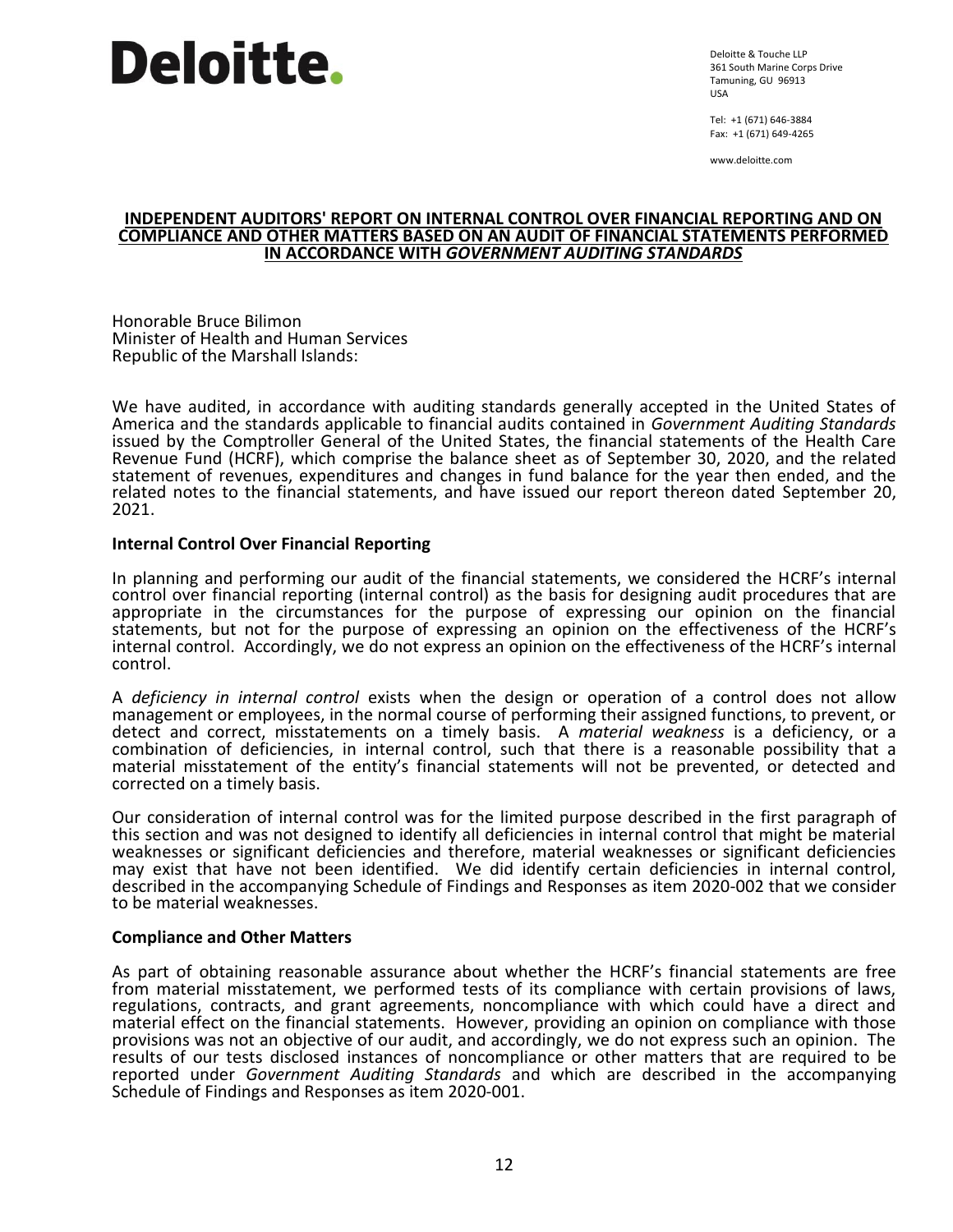# **HCRF's Responses to Findings**

HCRF's responses to the findings identified in our audit are described in the accompanying Schedule of Findings and Responses. HCRF's responses were not subjected to the auditing procedures applied in the audit of the financial statements and, accordingly, we express no opinion on them.

# **Purpose of this Report**

The purpose of this report is solely to describe the scope of our testing of internal control and compliance and the results of that testing, and not to provide an opinion on the effectiveness of the entity's internal control or on compliance. This report is an integral part of an audit performed in accordance with *Government Auditing Standards* in considering the entity's internal control and compliance. Accordingly, this communication is not suitable for any other purpose.

September 20, 2021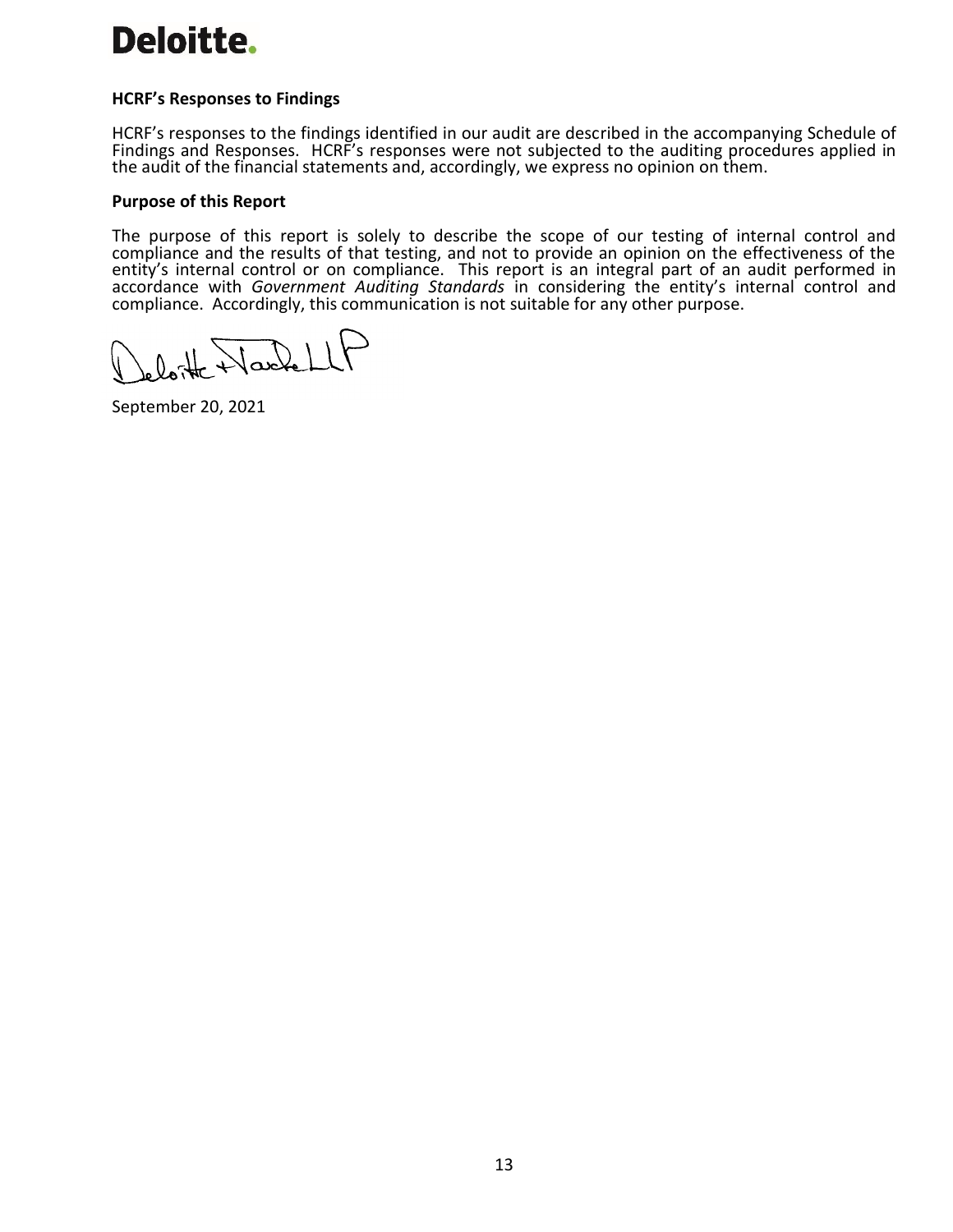Schedule of Findings and Responses Year Ended September 30, 2020

#### Finding No. 2020-001

#### Local Noncompliance

Criteria: RepMar's Procurement Code states the following:

- (a) Section 116 subject to the regulations of the Policy Office, the Chief Procurement Officer may delegate authority to designees or to any department, agency, or official.
- (b) Section 124 unless otherwise authorized by law, all Government contracts shall be awarded by competitive sealed bidding.
- (c) Section 127 procurement of goods and services not exceeding \$25,000 may be made in accordance with small purchase procedures promulgated by RepMar's Policy Office; provided, however, that procurement requirements shall not be artificially divided so as to constitute a small purchase under this Section. Small purchase procedures are those relatively simple and informal methods for securing services, supplies, or other property that do not cost more than \$25,000. RepMar's Ministry of Finance has previously declared that if small purchase procedures are used, price or rate quotations shall be obtained from an adequate number of qualified sources.
- (d) Section 128 a contract may be awarded for supply, service, or construction item without completion when it is determined in writing that there is only one source for the required supply, service, or construction item.
- (e) Section 129 notwithstanding any other provision of this Act, emergency procurement may be made when there exists a threat to public health, welfare, or a safety under emergency conditions as defined in regulations promulgated by the Policy Office; provided that such emergency procurement shall be made with such competition as is practicable under the circumstance. A written determination of the basis for the emergence and for the selection of the particular contractor shall be included in the contract file.
- (f) Section 130 adequate notice of the need for such services shall be given by the Purchasing Agency through a Request for Proposals. The Request for Proposals shall describe the services required, list and type of information and date required for each offeror, and state the relative importance of particular qualifications.

Condition: We noted the following items where supporting documentation was inadequate to evidence compliance with the procurement process set forth in the criteria:

#### **Medical, Laboratory and Pharmaceutical Supplies**

Bulk purchase of medical supplies (hand sanitizers) of different sizes were split into two vendors. First transaction was awarded to a vendor with amount of \$24,940 and the second one was awarded to a vendor with amount of \$18,200. However, quotations provided shows that the latter offered higher amount per piece (\$9.10) than the former (\$8.91), such that the purchase was not made by selecting lowest cost possible. Selection of the second vendor was justified as 'awarded based on availability' but the vendor quoted only 15% capacity (or 300 units in-stock over 2,000 total order). In addition, it appears that total purchase should have been made through formal/sealed bidding.

Purchase of medical supplies (gauze sponges) amounting to \$19,976 was not awarded to the vendor with the lowest offer resulting to a lost savings of \$2,876.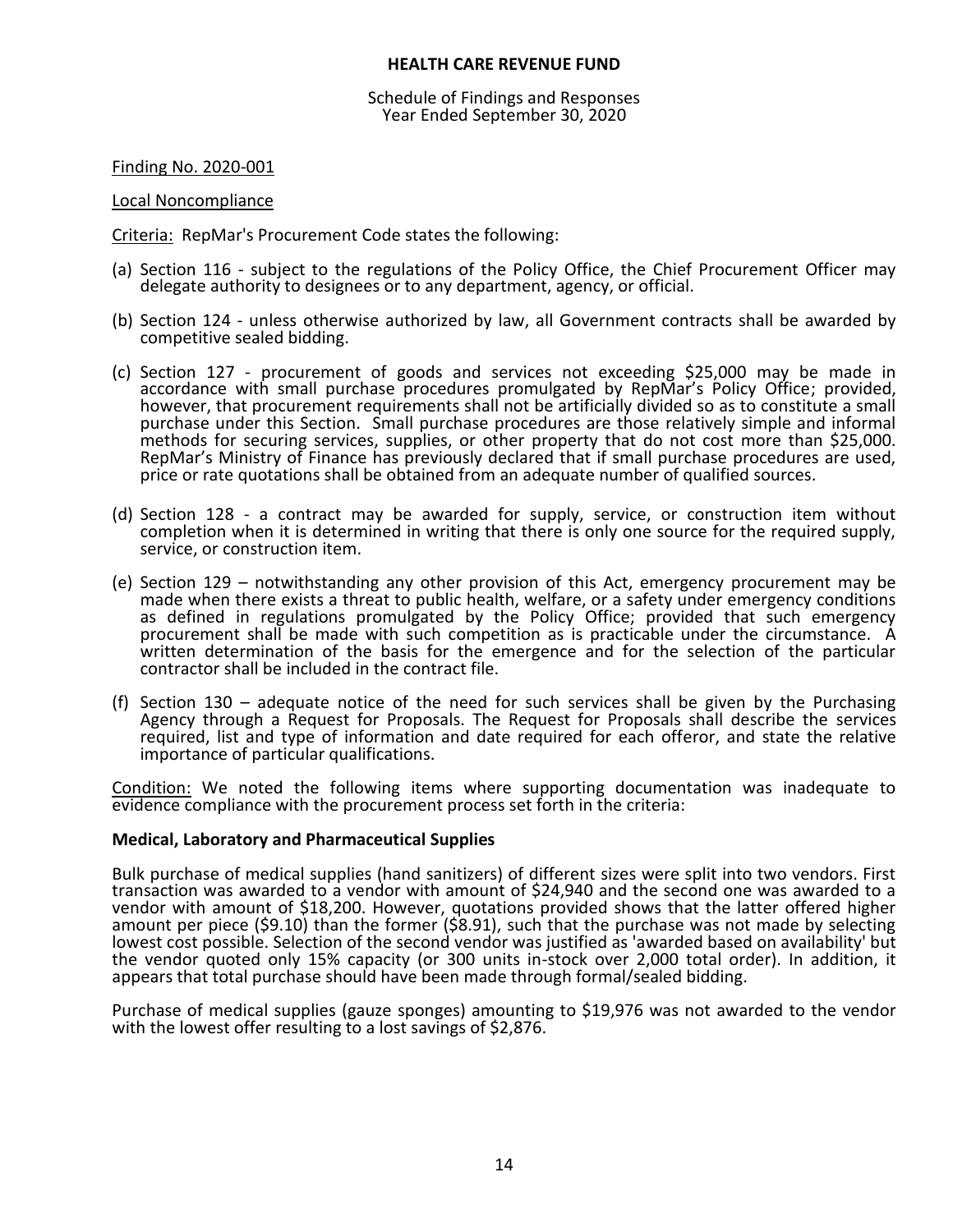#### Schedule of Findings and Responses, Continued Year Ended September 30, 2020

#### Finding No. 2020-001, Continued

#### Local Noncompliance, Continued

# **Medical, Laboratory and Pharmaceutical Supplies, Continued**

We noted (1) purchase of laboratory supplies amounting to \$40,800 (PO#01665 and PO#02236) received during the year; (2) medical supplies amounting to \$30,400 (PO#02190) received in the subsequent period; and (3) pharmaceutical supplies amounting to \$17,800 (PO#01514), were purchase through sole-source procurement and such were justified that only one vendor submitted within the deadline. However, we noted that the deadline given to the vendors during the request of quotations was only until the following day. The justification provided does not adequately define that one source is able to provide the required supplies.

In addition, the inadequate notice due to tight deadline limits the ability of the other vendors to provide necessary proposals to participate in the procurement process.

#### *Monitoring of purchase orders*

The following purchases were received more than ninety days from the PO date:

| <b>GL Account</b>        | PO Date    | PO nos. | Items received | Amount    |
|--------------------------|------------|---------|----------------|-----------|
| <b>Medical Supplies</b>  | 10/23/2019 | 01088   | 02/12/2020     | \$ 12,430 |
| <b>Medical Supplies</b>  | 10/23/2019 | 01088   | 04/23/2020     | \$ 21,293 |
| <b>Medical Supplies</b>  | 10/23/2019 | 01088   | 05/21/2020     | \$46,686  |
| <b>Medical Supplies</b>  | 10/23/2019 | 01088   | 07/02/2020     | \$ 16,095 |
| <b>Medical Supplies</b>  | 06/23/2020 | 01976   | 09/30/2020     | \$13,312  |
| <b>Medical Supplies</b>  | 01/23/2020 | 01442   | 07/02/2020     | \$15,872  |
| Laboratory Supplies      | 12/05/2019 | 01288   | 08/28/2020     | \$32,674  |
| Pharmaceutical           | 03/09/2020 | 01644   | 06/11/2020     | \$21,954  |
| Pharmaceutical           | 03/13/2020 | 01667   | 07/23/2020     | \$16,823  |
| Pharmaceutical           | 04/17/2020 | 01803   | 07/30/2020     | \$15,158  |
| Pharmaceutical           | 04/14/2020 | 01792   | 08/17/2020     | \$16,919  |
| Pharmaceutical           | 11/06/2019 | 01174   | 04/16/2020     | \$56,420  |
| Pharmaceutical           | 11/06/2019 | 01174   | 03/09/2020     | \$ 34,522 |
| Pharmaceutical           | 11/06/2019 | 01174   | 02/07/2020     | \$19,240  |
| Pharmaceutical           | 11/06/2019 | 01174   | 07/01/2020     | \$15,168  |
| Pharmaceutical           | 11/06/2019 | 01174   | 05/07/2020     | \$46,912  |
| Pharmaceutical           | 11/06/2019 | 01174   | 08/25/2020     | \$18,309  |
| <b>Medical Equipment</b> | 05/12/2020 | 01864   | 09/24/2020     | \$24,945  |
| <b>Medical Equipment</b> | 01/28/2020 | 01457   | 05/30/2020     | \$16,770  |
| <b>Medical Equipment</b> | 07/23/2018 | 00529   | 10/10/2019     | \$ 22,600 |

As per Ministry of Health and Human Service's policy, "*all unserved items after 90 days will be cancelled".*

Cause: The cause of the above condition is the lack of adequate internal control policies and procedures requiring documentation of procurement procedures and compliance with RepMar's Procurement Code and Ministry of Finance's policies. Also, lack of proper inventory planning in the determination of needed medical supplies caused purchases to be classified as "emergency".

Effect: The effect of the above condition is potential noncompliance with RepMar's Procurement Code and Ministry of Finance's policies.

Prior Year Status: Noncompliance with RepMar's Procurement Code was reported as a finding in the audits of the HCRF for fiscal years 2005 through 2019.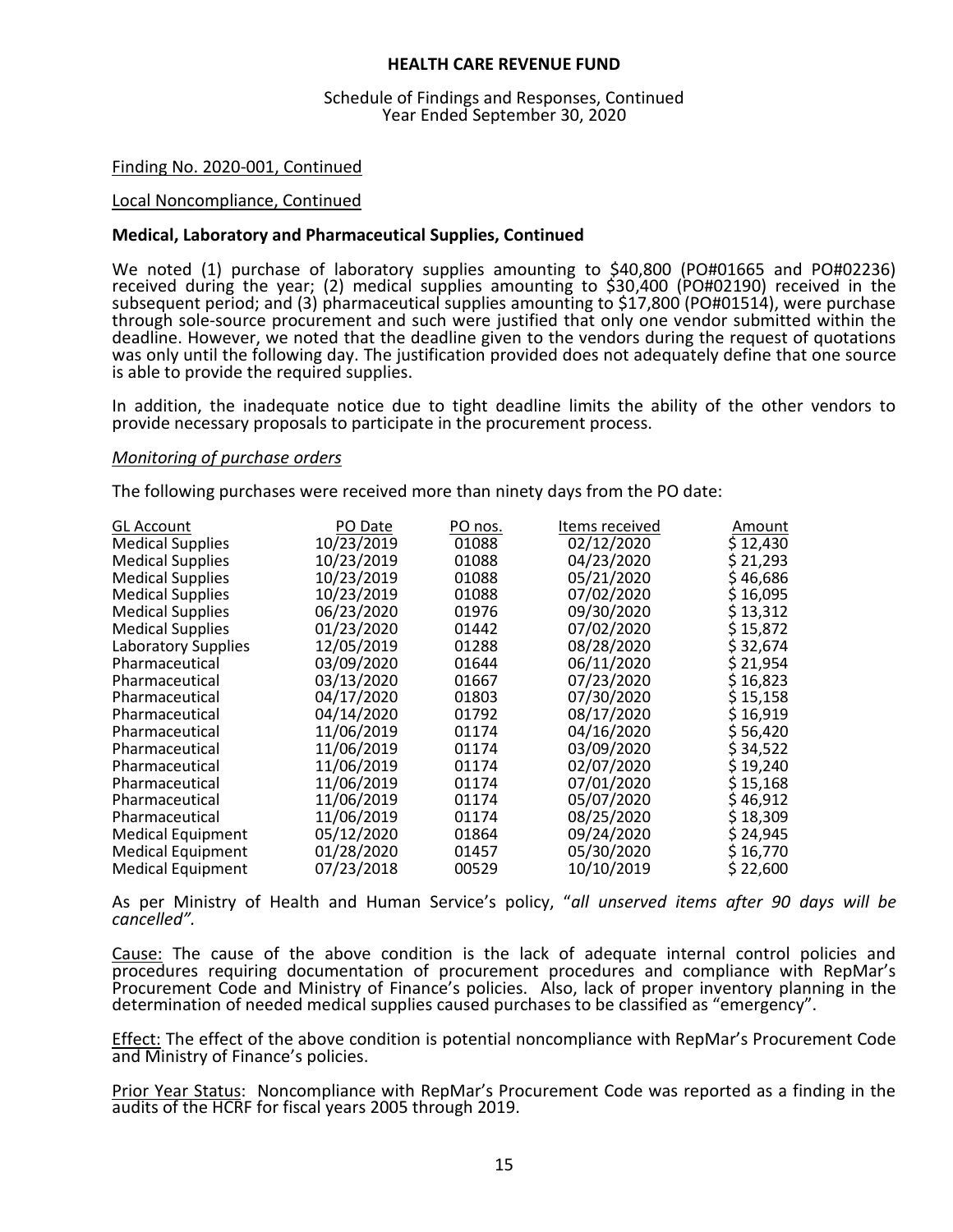#### Schedule of Findings and Responses, Continued Year Ended September 30, 2020

#### Finding No. 2020-001, Continued

#### Local Noncompliance, Continued

Recommendation: We recommend that management establish adequate internal control policies and procedures requiring compliance with RepMar's Procurement Code and Ministry of Finance's policies. We recommend management establish internal control policies and procedures to monitor delivery of purchases as per agreed schedule.

Auditee Response and Corrective Action Plan: With respect to medical supplies, the Ministry acknowledges the finding and to address this matter, the Accounting Division will develop and implement a requisition checklist that is in line with procurement code and regulations.

With respect to monitoring of purchase orders, the Ministry acknowledges the finding. Due to the COVID-19 pandemic, some of the issues the Ministry faced in regard to delivery of items included inbound flight restrictions, global supply chain issues and logistical issues due to multiple COVID-19 transportation restrictions. In regard to the one-year contracts for Pharmaceuticals and Lab Supplies, delivery was limited to storage space and for LAB Supplies, short shelf life of the items restricted delivery within 90 days. For regular purchase order monitoring, the Accounting Division will impose consistent reconciliation and liquidation of Purchase Orders on a monthly basis. This will be done in coordination with the programs:

Majuro and Ebeye Pharmacies Majuro and Ebeye Supply and Procurement Majuro and Ebeye Lab Outer Islands Healthcare Services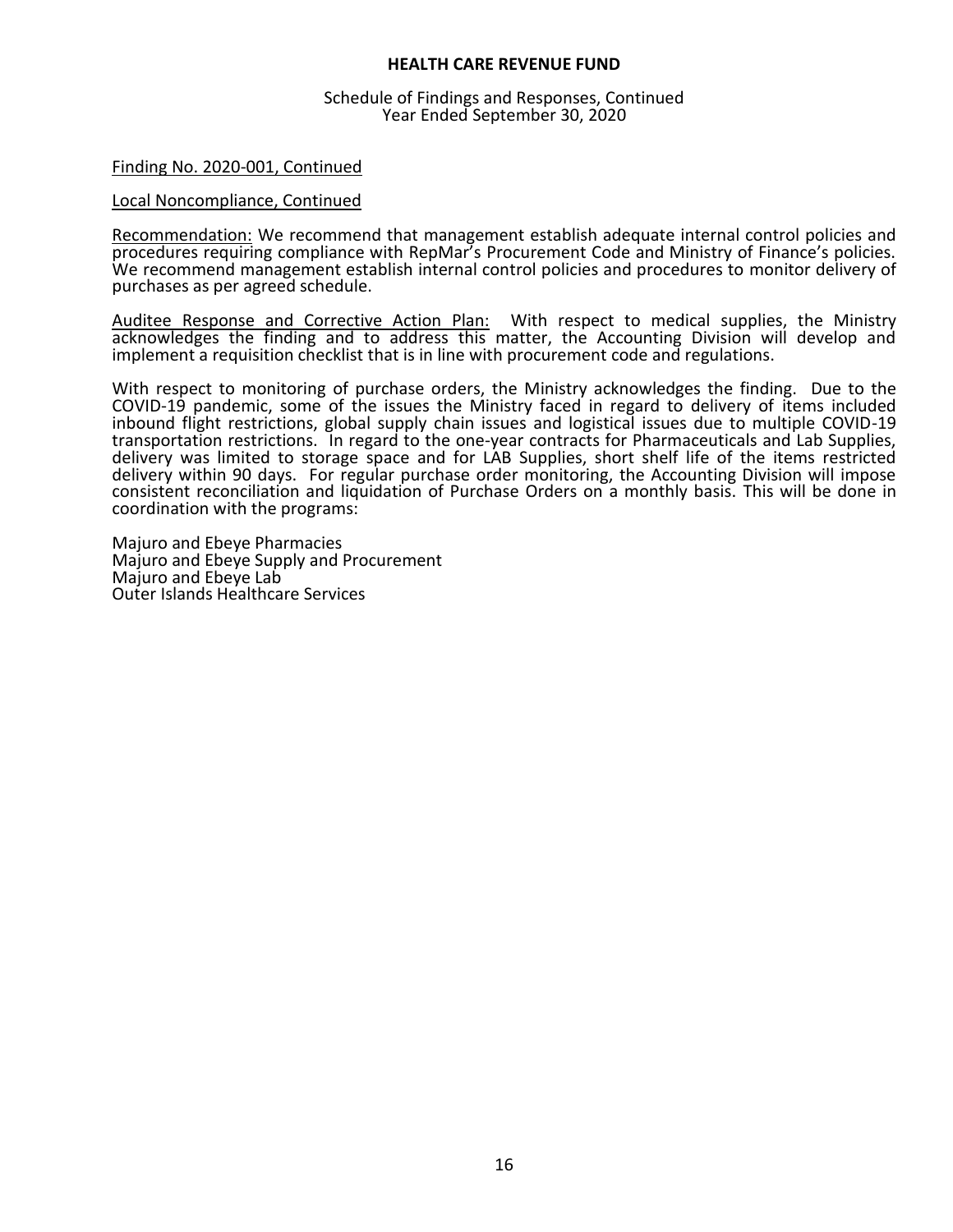Schedule of Findings and Responses, Continued Year Ended September 30, 2020

#### Finding No. 2020-002

#### Financial Reporting

Criteria: Proper financial reporting should be facilitated by an internal control structure conducive to the preparation and independent review of reconciliations of all significant general ledger accounts.

Condition: The HCRF does not have an established set of policies, procedures and controls in place to properly prepare and review reconciliations and reports. During the year ended September 30, 2020, various accounting records were not processed and properly updated, including but not limited to the following:

- a. Bank reconciliations were not independently reviewed in a timely manner.
- b. Year end balances of account per record.
	- 1. Cash understated by \$48,395
	- 2. Receivables understated \$26,728
	- 3. Prepayments overstated by \$240,339
	- 4. Accounts payable understated by \$90,459
	- 5. Other liabilities and accruals overstated by \$298,458

Cause: The cause of the above condition is the lack of proper and timely closing at year end and the absence of proper review and reconciliation of significant general ledger accounts.

Effect: Various material post-closing and audit entries were required to correct the financial records.

Prior Year Status: Noncompliance with timely financial reporting was reported as a finding in the audits of the HCRF for fiscal years 2017 through 2019.

Recommendation: We recommend management implement internal control procedures to facilitate more timely and accurate general ledger reconciliation processes.

Auditee Response and Corrective Action Plan: The Ministry acknowledges this finding. As a corrective action, the Ministry plans on reconciling subsidiary and general ledgers on a monthly basis. Additionally, the Chief Accountant will train each of the responsible staff to review and reconcile all the balance sheet accounts.